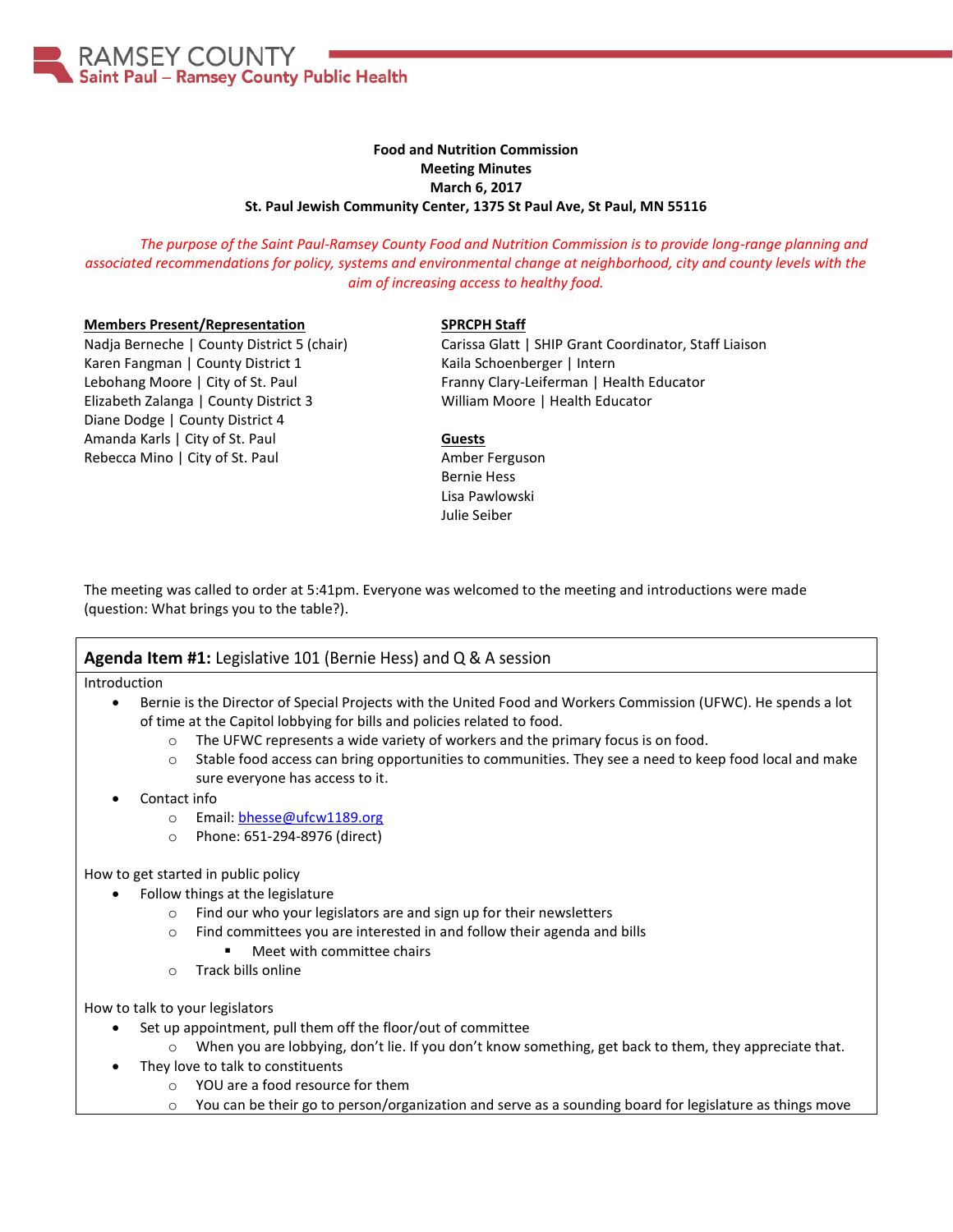### forward

- Create a one-pager of information on an issue you are passionate about
- When issues aren't moving this session, keep the conversation going anyway
- Phone calls and letters are great! Emails are counted on issues too.

How to talk to your city council and county commissioners

- Set up an appointment and start the conversation
- Frequently check in to ask how they are meeting the needs of the city/county
- Most people don't know their county commissioner, so they will greatly appreciate a phone call or visit
- Appoint someone from FNC to give monthly updates about your work

How to start a bill

- Draft a bill and ask your legislator to send it to revision
- If it's not getting a hearing (happens frequently), ask for bill to be pulled out on the floor to be amended
- Let them know we are here

What is UFWC focused on?

- Land
	- o New soccer stadium may or may not take out Rainbow Foods and possible food access
	- o Asking planners and policy makers to ensure that there will be a grocery store and employees of Rainbow Foods will still have jobs
- State level
	- o Work to increase food access and create jobs
	- $\circ$  A lot of good initiatives and bills have been heard, but the main concern is money to funds programs
	- $\circ$  Working on industrial hemp under the Department of Agriculture hemp is a fuel and fiber and can be a food
- Good Food Purchasing Policy
	- o Focuses on sustainability, eating healthy, buying local, labor standards, and animal welfare
	- o Policy that they want different units of government to adopt because they purchase a lot of food (prisons, boarding care, etc.)
	- o Currently working in coalition with the Minneapolis School District and has started conversations with the St. Paul School District
- Farm Workers
	- o Bill moving forward with agricultural operations that need hand work
	- o Some employees are abused and not paid
	- o Working to implement consequences for not paying workers

### State of Legislature Right Now

- This week is the first deadline for getting a bill out of either body (House or Senate)
	- o 2000 bills have been introduced which is a big influx (typically about 2000 bills total per session)
	- o Only about 3% of bills that are intro are signed into law
- Be alert for attacks on programs
	- o SHIP GOP wants to take money from programs seen as frivolous
		- But the Governor has a budget for SHIP
	- o SNAP work requirements and drug testing
	- o Tobacco
	- o Local policy groups
	- o Health and Human Services cut

### Questions

How to influence the other side when your legislators are in the same party as your or have similar values?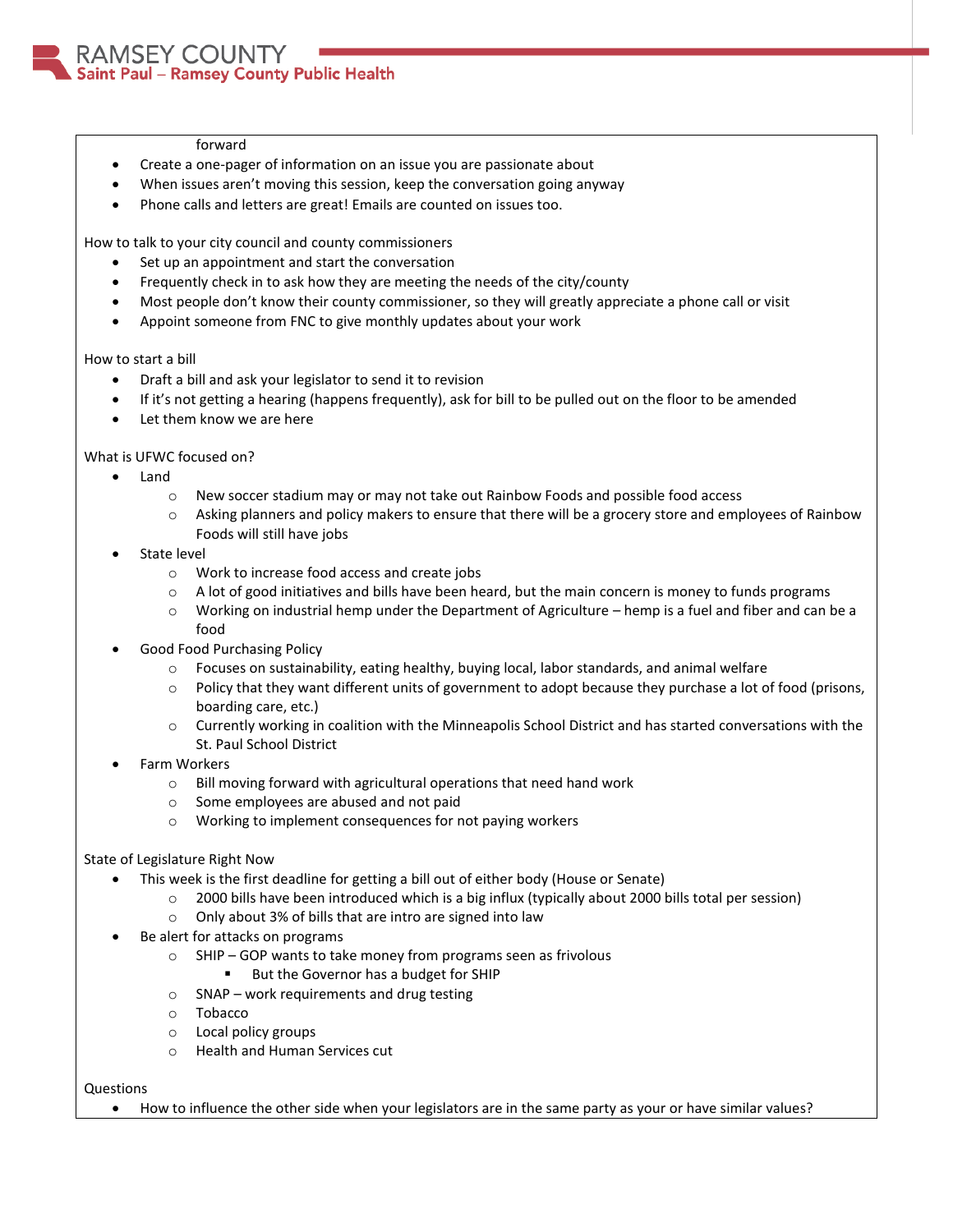MSEY COUNTY Saint Paul - Ramsey County Public Health

- o Meet with committee chairs on topics you are passionate about
- o Start conversations with people to make your presence know
- $\circ$  Build connections with other food and nutrition groups across the state these can be ways to reach legislators from different parties
- How can we influence the state from a city and county perspective?
	- Set up a meeting with the Department of Agriculture (they will probably have more money to fund programs than other areas)
- On the federal level, what updates do you have related to agriculture?
	- $\circ$  The GOP members of the agriculture committee are looking for innovation in SNAP
		- This translates potentially to more work requirements and nutritional restrictions
	- o Talk with Franken, McCollum, and Klobuchar
		- They need continued education and updates on things like food labeling (country of origin) and other food and nutrition related topics
	- o Farm Bill is coming up again soon

## Final Suggestions

- Build coalitions with Minneapolis and rural Minnesota
- Take a tour of the new Capitol!
- Everyone needs money for their programs, but not a lot expected this session
	- o Start approaching the Department of Agriculture for urban agriculture initiatives
	- o Meet with commissioners who are always looking for new ideas
- The American Heart Association is part of coalition to support SHIP (Julie)
	- o Sign the petition<http://act.yourethecure.org/ZRs2f2B>

## Action Items:

- Educate yourself on Food items at the legislature
- Next meeting discuss idea to appoint someone to provide updates to city council/county commissioners after FNC meetings

# **Agenda Item #2:** Good Food Access Fund

- Purpose is to allow communities that have issues surrounding food to find solution (e.g. establish grocery store, replace broken refrigerator, start a mobile food market)
- Bill was passed in the last legislative section and funded at \$250,000
- Now seeking applications for available funds
- More information about the GFAF: [http://www.health.state.mn.us/divs/opi/pm/conf/docs/D4\\_Healthy\\_Food.pdf](http://www.health.state.mn.us/divs/opi/pm/conf/docs/D4_Healthy_Food.pdf)

## Action Items:

Support the GFAF <https://www.eatrightmn.org/wp-content/uploads/2017/01/Petition-card.pdf>

# **Agenda Item #3:** Strategic Planning, Part 1

- We will have a professional facilitator help develop a strategic plan in the next several meetings. They will provide an outside perspective and we can get our goals moving forward. Ultimately, we want to have document with laid out steps and a timeline.
- Current member survey to help capture perspectives and ideas please fill out ASAP o <https://www.surveymonkey.com/r/7VH7S7X>

SWOT Analysis

- Brainstorm about the Strengths, Weaknesses, Opportunities and Threats to the FNC
- Think about this both internally and externally to FNC and where we are at now rather than in the past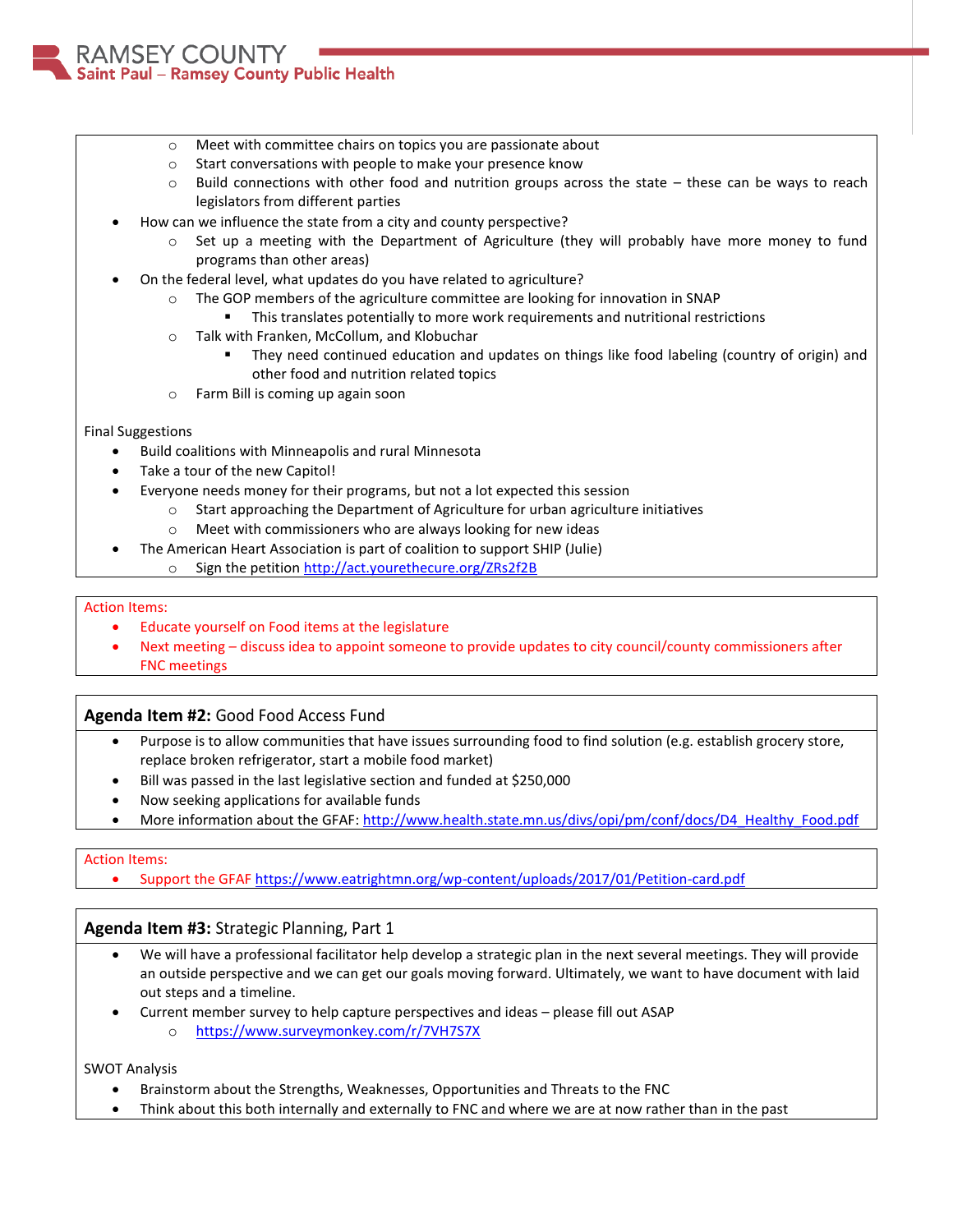

Help inform the facilitator

### Action Items:

Take current member survey:<https://www.surveymonkey.com/r/7VH7S7X>

## **Agenda Item #4:** Housekeeping

- MN Food Code (Amanda)
	- o MN Food Code is specifically about regulations for food safety.
	- o Highlight suggestions at next meeting.
- MNISOTA Letter (Diane)
	- o Support letter has not been sent
	- o Please read and vote on whether to send or not
- Food Access Action Alert
	- o Signed and sent off to Pres. Trump <http://frac.org/wp-content/uploads/naho-signers-list-2017.pdf>
- **Outcomes** 
	- $\circ$  Send outcomes to Carissa via email so we can keep track of the work FNC is doing
- Member appointment
	- o New member coming from District 2!
	- o Need 3 members from the city
		- No current applicants
		- **Look to see where we have member gaps**
		- City of St. Paul application link[: https://www.stpaul.gov/departments/mayors](https://www.stpaul.gov/departments/mayors-office/committees-boards-and-commissions/boards-and-commissions-listing-and)[office/committees-boards-and-commissions/boards-and-commissions-listing-and](https://www.stpaul.gov/departments/mayors-office/committees-boards-and-commissions/boards-and-commissions-listing-and)
	- o Need 2 member from the county (Districts 6 and 7)
		- Carissa has heard that county commissions are encouraging us to reach out to people we want to apply and then the commissioners will help push them though
		- **Please let us know if you have anyone in Districts 6 and 7 that would be great assets to the group**
		- County District 6 and 7 application link[: https://www.ramseycounty.us/your](https://www.ramseycounty.us/your-government/volunteer/advisory-boards-committees)[government/volunteer/advisory-boards-committees](https://www.ramseycounty.us/your-government/volunteer/advisory-boards-committees)
- Current member survey
	- o Help capture perspectives and ideas please fill out ASAP
	- o <https://www.surveymonkey.com/r/7VH7S7X>

### Action Items:

- Spread the word about current openings for FNC member appointments.
- $\bullet$

## **Agenda Item #5:** Updates and Announcements

- Communication
	- o Please respond to emails that require a vote look for "Response Required" in subject line
	- o Facebook Page
		- **EXECUTE:** Check for group updates or action alerts
		- Want something posted? Send email to Carissa with "Post to Facebook Group" in subject line
		- [https://www.facebook.com/St-Paul-Ramsey-County-Food-and-Nutrition-Commission-](https://www.facebook.com/St-Paul-Ramsey-County-Food-and-Nutrition-Commission-169995346483282/?ref=page_internal)[169995346483282/?ref=page\\_internal](https://www.facebook.com/St-Paul-Ramsey-County-Food-and-Nutrition-Commission-169995346483282/?ref=page_internal)
	- o Urban farm and garden alliance is applying for a grant for project called Growing Health: Investigating Garden Prescriptions